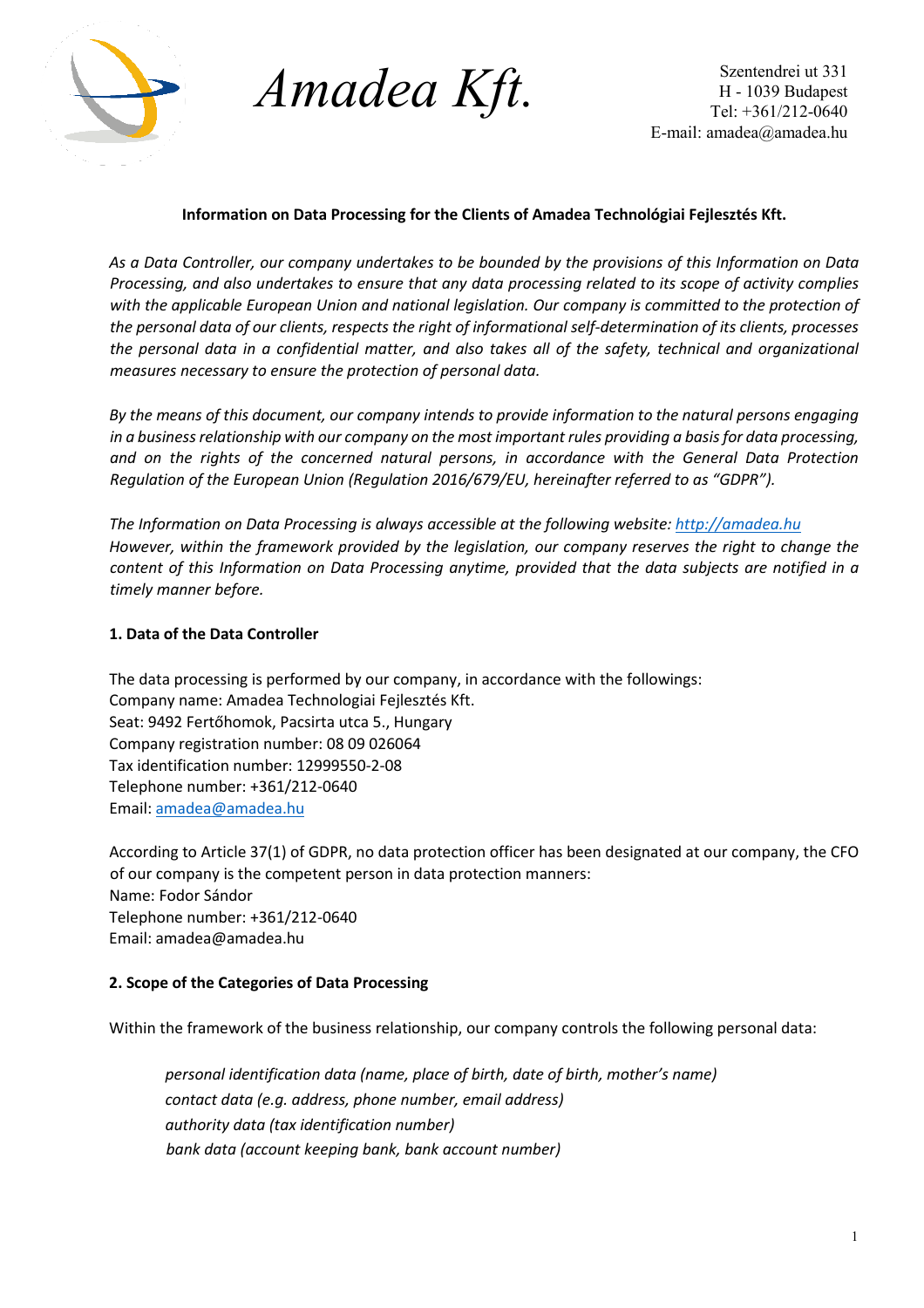

*Amadea Kft.*

Szentendrei ut 331 H - 1039 Budapest Tel: +361/212-0640 E-mail: amadea@amadea.hu

## **3. Method of Data Acquisition**

Generally, personal data according to Subsection 2 is generally acquired directly from the client upon the establishment of the business relationship (enquiry by the client, registration, placement of orders, announcing an intention to enter into an agreement, etc.). In addition, information may be acquired from publicly accessible authentic records (company register, list of civil organizations, property register, taxpayer register, etc.).

Within the framework of its business relationship, the client shall be obliged to provide the personal data necessary for the establishment, maintenance and termination of the legal relationship, and for the completion of the obligations prescribed by statutory provisions in connection with the employment, or if our company is obliged to process such data according to statutory provisions. In case of the lack of such data, our company would not be able to complete its obligations regarding the legal relationship, or to assert its claims.

## **4. Legal Basis of Data Processing**

Regulation 2016/679/EU (General Data Protection Regulation, GDPR) Act CXII of 2011 on Informational Self-Determination and Freedom of Information Act V of 2013 on the Civil Code of Hungary Act C of 2000 on Accounting

## **5. Purpose of the Data Processing**

5.1 The primary purpose of the data processing is the establishment, maintenance and termination of a legal relationship (sale and purchase, supply agreement, contractor agreement), the enforcement of the rights and obligations arising from such legal relationship, and also the completion of obligations prescribed by statutory provisions on tax legislation and accounting obligations [Article 6(1)(b) and (c) of GDPR

5.2. The purpose of the data processing also includes the enforcement of the legitimate interests pursued by our company or by a third party [Article 6(1)(f) of GDPR].

5.3 Our company does not process special categories of personal data according to Article 9 of GDPR.

5.4 For the purpose of making decisions, our company does not process personal data by automated means and does not take unique measures for the purpose of profiling.

*In case of data processing different than described above, the data subject is preliminary notified by our company, and his or her consent for data processing is acquired if necessary.* 

## **6. Period of Retention of the Data**

Our company shall erase the processed personal data immediately if they are no longer necessary for the reasons described in Subsection 5 (e.g. no business relationship has been established, and not expected to be established in the future). However, following the termination of the contractual relationship, our company retains the personal data to be retained in accordance with statutory provisions. Generally, this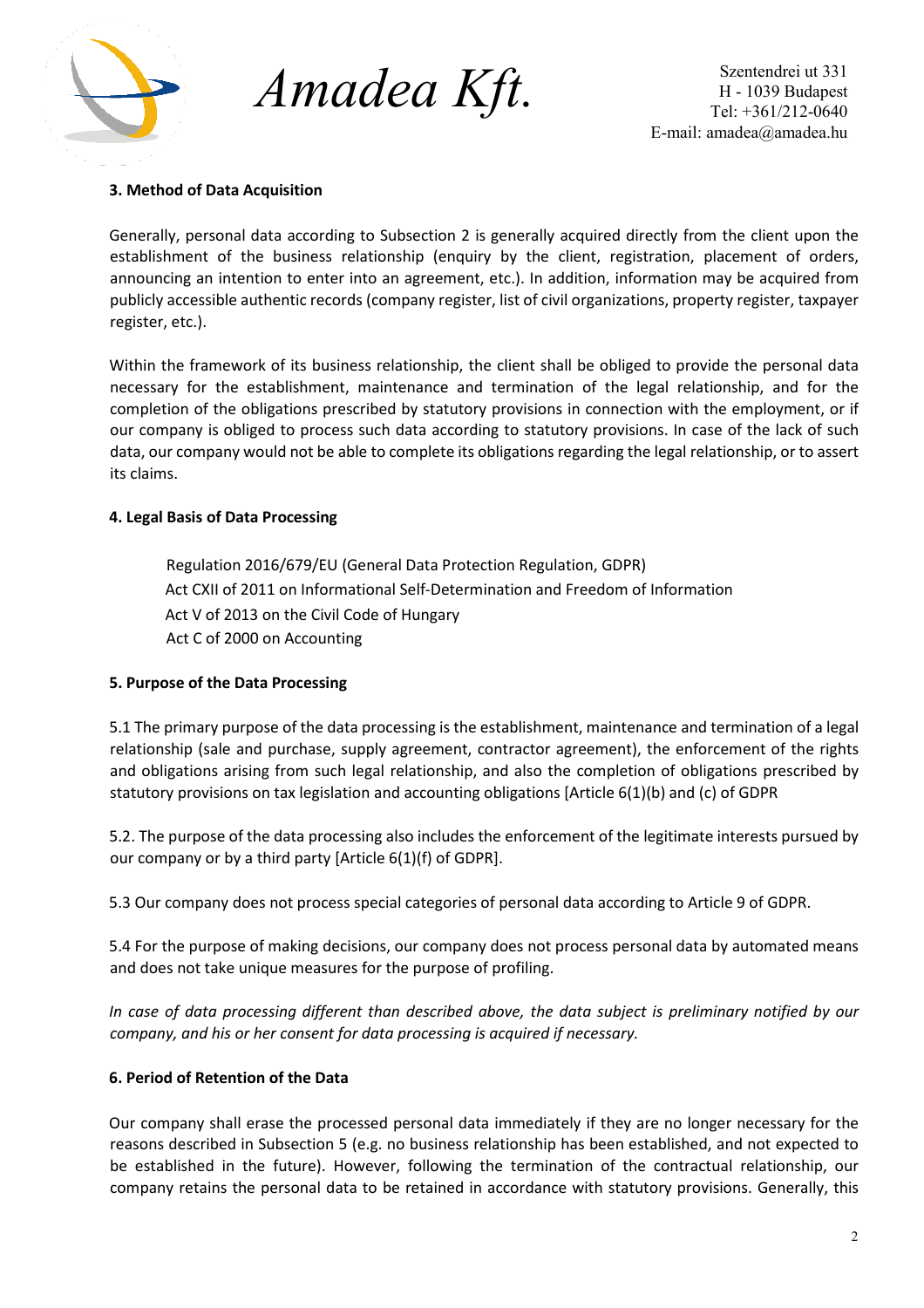

*Amadea Kft.*

Szentendrei ut 331 H - 1039 Budapest Tel: +361/212-0640 E-mail: amadea@amadea.hu

arises from the obligation of registration and retention in accordance with statutory provisions, and from limitation periods, and this is regulated by the provisions of the Civil Code of Hungary and Act C of 2000 on Accounting. Accordingly, the period of retention may be even 10 years. In addition, our company retains personal data for the period until any claim may be asserted against it.

# **7. Location of the Retention of Data, Safety Measures**

Our company retains the data of electronic form in the server and computers located at the seat of it, the data of paper form is retained in the archives located at the seat of it.

Our company selects the IT systems used for processing personal data in a manner which allows access to the authorized persons, ensures their authenticity, able to confirm that the processed personal data was not modified, and the systems shall be protected against unauthorized access.

Documents in paper format are retained in cabinets/premises to be locked with a key.

## **8. Circle of Parties Knowing the Data, Data Procession, Data Transferring**

8.1 The personal data of the natural person considered as data subject may only be accessed at our company by persons who are responsible for the completion of the legal and contractual obligations of our company as a result of their positions, and who undertake an obligation of confidentiality and were properly informed on the provisions of GDPR.

8.2 In addition, our company may transfer the data to the mother company FATH GmbH, for the purpose of supporting financial and strategic planning, and also for the preparation of an accounting report. Within this scope, the mother company shall also have an obligation for confidentiality, and for full compliance with the provisions of GDPR.

8.3 In addition, for the purpose of the completion of its contractual and legal obligations, our company uses third party services (lawyer, IT company, accounting services firm), who are also obliged for confidentiality, and also for the full compliance with the provisions of GDPR. Service providers currently used by our company:

- Dr. Nyitray Norbert lawyer (1055 Budapest. Szent István körút 13. Fsz. 8-8A)
- Newevent Kft. (1094 Budapest, Bokréta utca 22.)
- Taxworld.hu Tanácsadó Kft. (1142 Budapest, Erzsébet királyné útja 125/A. 2/215.)

8.4 In addition to the above, our company may transfer the processed personal data to other parties, provided that this is necessary for the completion of the contractual or legal obligations of our company. Such as:

- authorities, courts, prosecution
- other authorities (e.g. individual court enforcement officer)

8.5 Our company does not transfer personal data outside the European Economic Area.

#### **9. Rights of the Data Subjects**